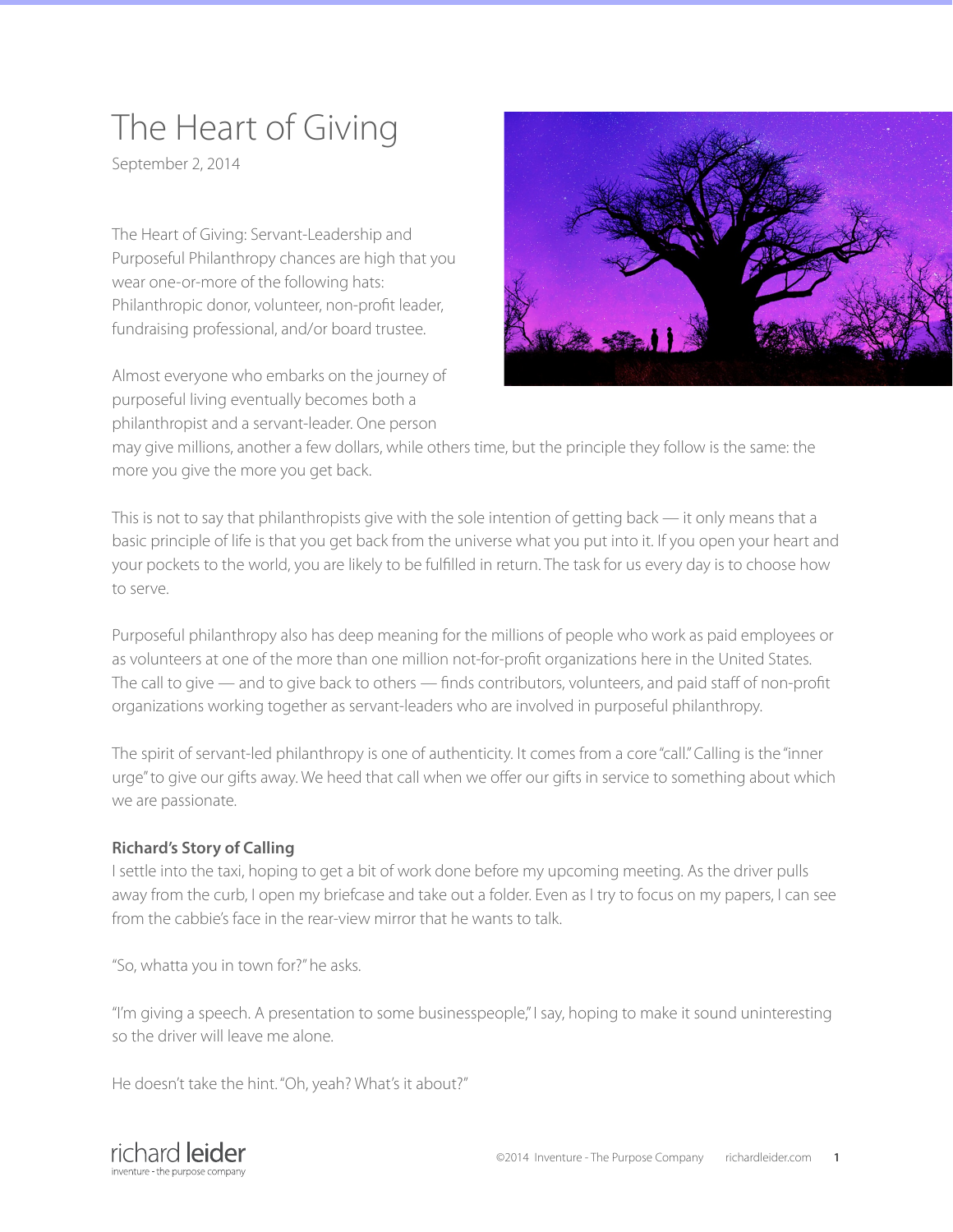I'm not interested in giving the speech twice, so I offer the Reader's Digest abridged version. "Hearing and heeding your life's calling— doing the work you were born to do."

My cabbie scoffs. "That's a good one. You gotta section on how to make a million bucks while you sleep, too?"

Now he has hooked me. "You sound skeptical." "Hey look, what am I supposed to say? Your life is 'calling?' C'mon, I drive a cab here. What's that got to do with a calling?"

I close my folder and catch the driver's eye in the rearview. "You weren't born to drive a taxi?"

He just laughs.

"But you like your work well enough?"

He shrugs. "I guess it has its moments."

I'm interested. What are those moments?"

"You mean besides quittin' time?"

I lean forward and put my hand on the front seat. "I'm serious. What is it about this job— besides the money— that you find satisfying? What is it that gets you out of bed in the morning?"

He smirks as if he is going to say something sarcastic but then stops. Gradually, his face softens. He laughs a little and says, "Well, there's this old lady."

I stay silent and he continues. "A couple times a week, I get a call to pick her up and take her to the grocery store. She just buys a couple items. I help her carry them into her apartment, maybe unload them for her in her kitchen, sometimes she asks me to stay for a cup of coffee. It's no big deal, really; I'm not even sure she knows my name. But I'm her guy. Whenever she calls for a taxi, I'm the guy that goes." I wonder why.

"Does she tip well?" I ask.

Not really. Nothing special, anyway. But there's something about helping her that, I dunno, just makes me feel good. I guess I feel like I'm making a difference in somebody's life, like somebody needs me. I like to help out."

"There's your calling right there," I say.

"What?" The smirk returns.

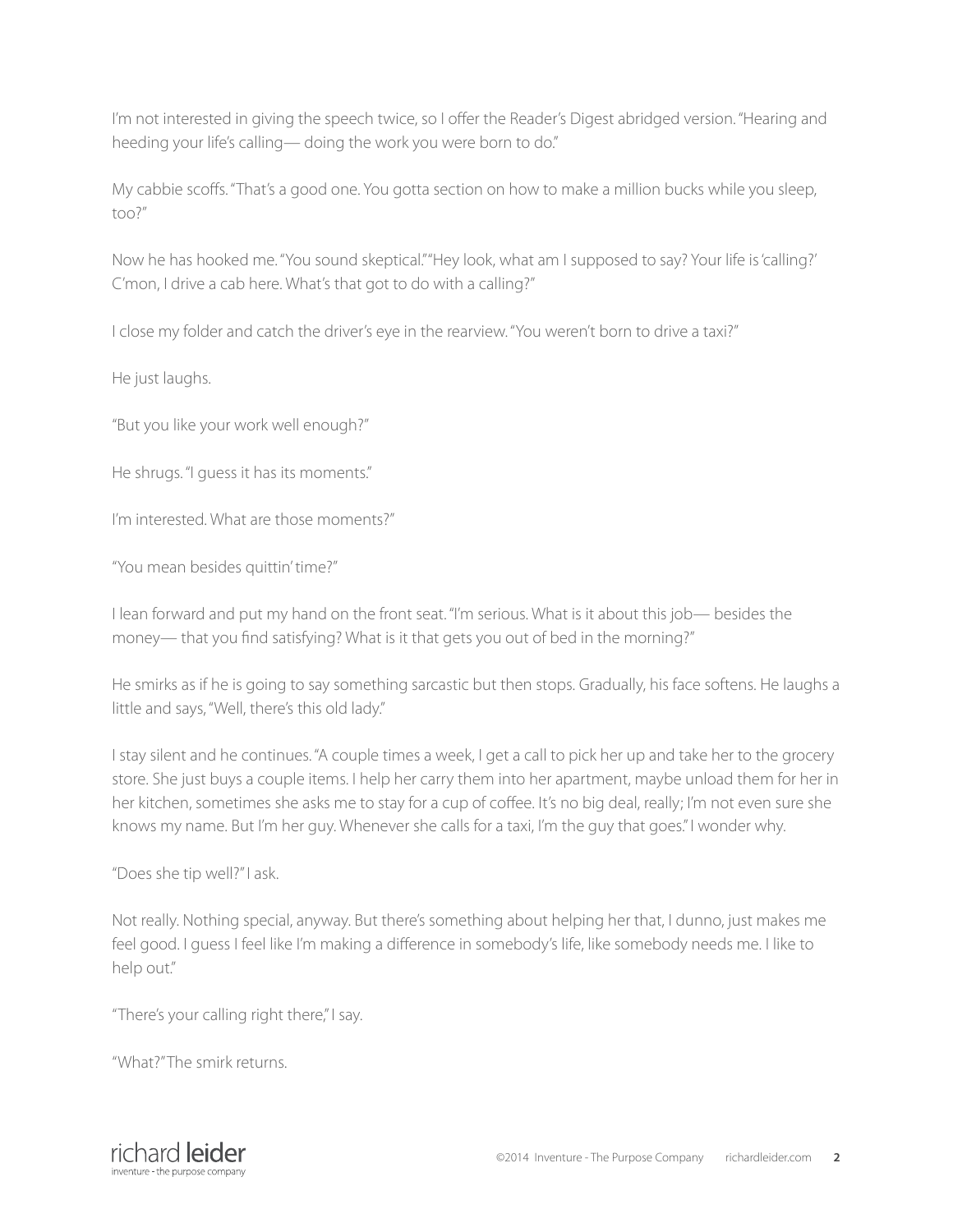## "Unloading groceries?"

"You said you like to help out. That's a pretty clear expression of calling."

A smile spreads across his face. "Well, I'll be damned. I guess that's right. Most of the time, I'm just a driver, but when I get that chance to help somebody—as long as they're not some kinda jerk or something that's when I feel good about this job. So, whattayou know? I got a calling."

He is silent for the rest of the short trip. However, I can see his face in the rear-view mirror, and even when we hit the mid-town traffic he is still smiling.

Each of us, no matter what we do, has a calling. Of course, some work fits more naturally with our calling, but every situation provides us with some opportunities for fulfilling the urge to give our gifts away. Satisfaction in life will be due to how well we take advantage of those purpose moments. What this requires, though, is that we heed our calling, that we learn what to listen for. We need to recognize, as the taxi driver did, what our calling really is.

So, what are the lessons to be learned from this story?

## **First, the Call comes from a Caller.**

Each one of us is called. Where does the call come from? There is no calling without a Caller — a Source larger than ourselves. Calling is an inherently spiritual concept that challenges us to see our lives in relation to our deepest beliefs. The concept of calling is founded on the recognition that we are all born with Source- given gifts to fulfill specific purposes on earth. Our calling emanates from a Source much larger and more powerful than we are. No one fully understands all that is "hard-wired" into us, but it seems clear that we come into the world already endowed with unique gifts. These gifts have the potential to enrich our lives immeasurably if they are unwrapped and given away. Yet, calling is not revealed to us automatically at birth. Heeding our calling requires an effort on our part. Quite simply, we must listen. We must choose to heed what summons us.

## **Second, the Call is Personal**

There are as many callings in the world as there are people on the planet. This isn't to say that other people might not do the same things we do or that they can't be passionate about the identical issues that compel us. It does mean, however, that each of us is called directly; no one else is called to do the same things we are, in the same manner we are. Our calling is our embedded destiny; it is the seed of our purpose. We express calling not only through giving, but more importantly, through whom we are willing to be when we give.

Heeding our calling involves a conscious choice to be authentic. Our calling is like our signature or thumbprint, uniquely ours. Heeding our calling means we realize that we are here to contribute to life on earth something that no one else can contribute in quite the same way.

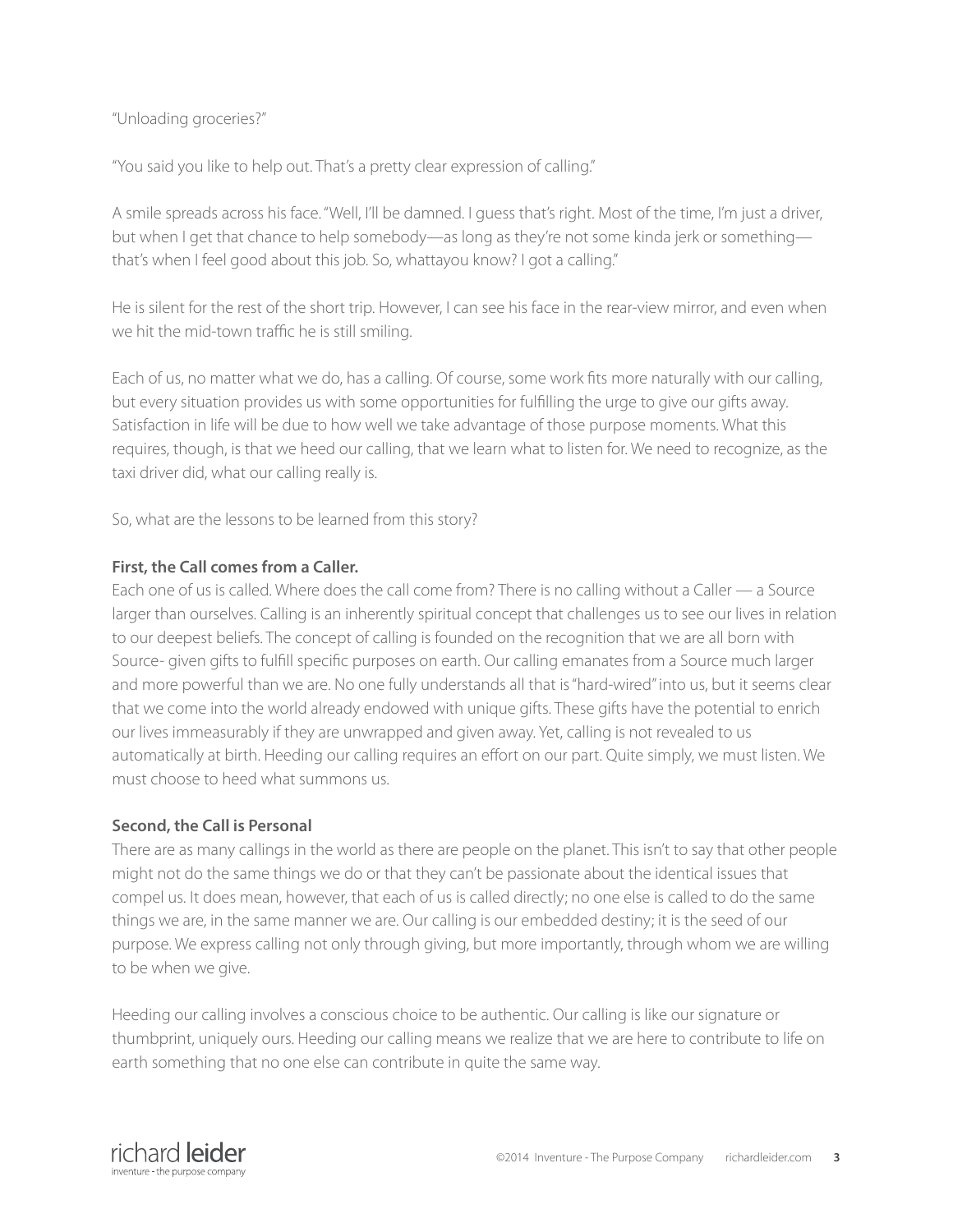The Call of Servant-Leadership As many philanthropic professionals and contributors know, Robert K. Greenleaf was someone who listened to his heart and wound up heeding his own calling through his writings on the-servant-as-leader philosophy. The concept of servant-leadership originated in his 1970 entitled, The Servant as Leader. Greenleaf spent most of his organizational life in the field of management research, development and education at AT&T.

Following a 40-year career at AT&T, he enjoyed a second career that lasted another 25 years. During this time, he served as an influential consultant to a number of major institutions, including: M.I.T., the Ford Foundation, and Lilly Endowment Inc., to name but three. In 1964, he founded the Center for Applied Ethics, which was renamed the Robert K. Greenleaf Center in 1985.

Greenleaf distilled his observations in a series of essays and books on the theme of the servant-as- leader. Since 1970, nearly a half-million copies of his books and essays have been sold worldwide. Slowly-butsurely, Greenleaf 's servant-leadership writings have made a deep and lasting impression upon philanthropic donors, professionals, and leaders.

Who is a servant-leader? Greenleaf said that the servant-leader is one who is servant-first. In The Servant as Leader he wrote, "It begins with the natural feeling that one wants to serve, to serve first. Then conscious choice brings one to aspire to lead. The best test is, "Do those served grow as persons; do they, while being served, become healthier, wiser, freer, more autonomous, more likely themselves to become servants? And, what is the effect on the least privileged in society; will they benefit, or at least not be further deprived?" Greenleaf goes on to say that authentic servant- leaders have the capacity for listening to their call. Servant-leadership is an idea which begins with the call, but which leads to concrete action. It is a philosophy of life — one deeply grounded in the notion of providing service and leadership for the betterment of organizations and society.

We are called to be both leaders and followers in different parts of our lives. Servant-leadership encourages us to balance leading and serving within our own lives. For those of us in leadership positions, it reminds us that our primary responsibility is in serving others. For those of us in follower positions, it encourages us to look for situational opportunities to provide leadership.

The end result of this moving back-and-forth between leading and following is to enhance our lives as individuals, and to raise the very possibilities of our many institutions.

Consider the following list of leadership authorities: James Autry, Warren Bennis, Ken Blanchard, Peter Block, Stephen Covey, Max DePree, Peter Drucker, Francis Hesselbein, Joe Jaworski, Jim Kouzes, M. Scott Peck, Peter Senge, Peter Vaill, Margaret Wheatley and Danah Zohar. What do these authors have in common? All of them have been influenced by the writings of Greenleaf; and, these and many other leadership authors are increasingly calling attention to the growing influence of Greenleaf 's concept of servant-leadership.

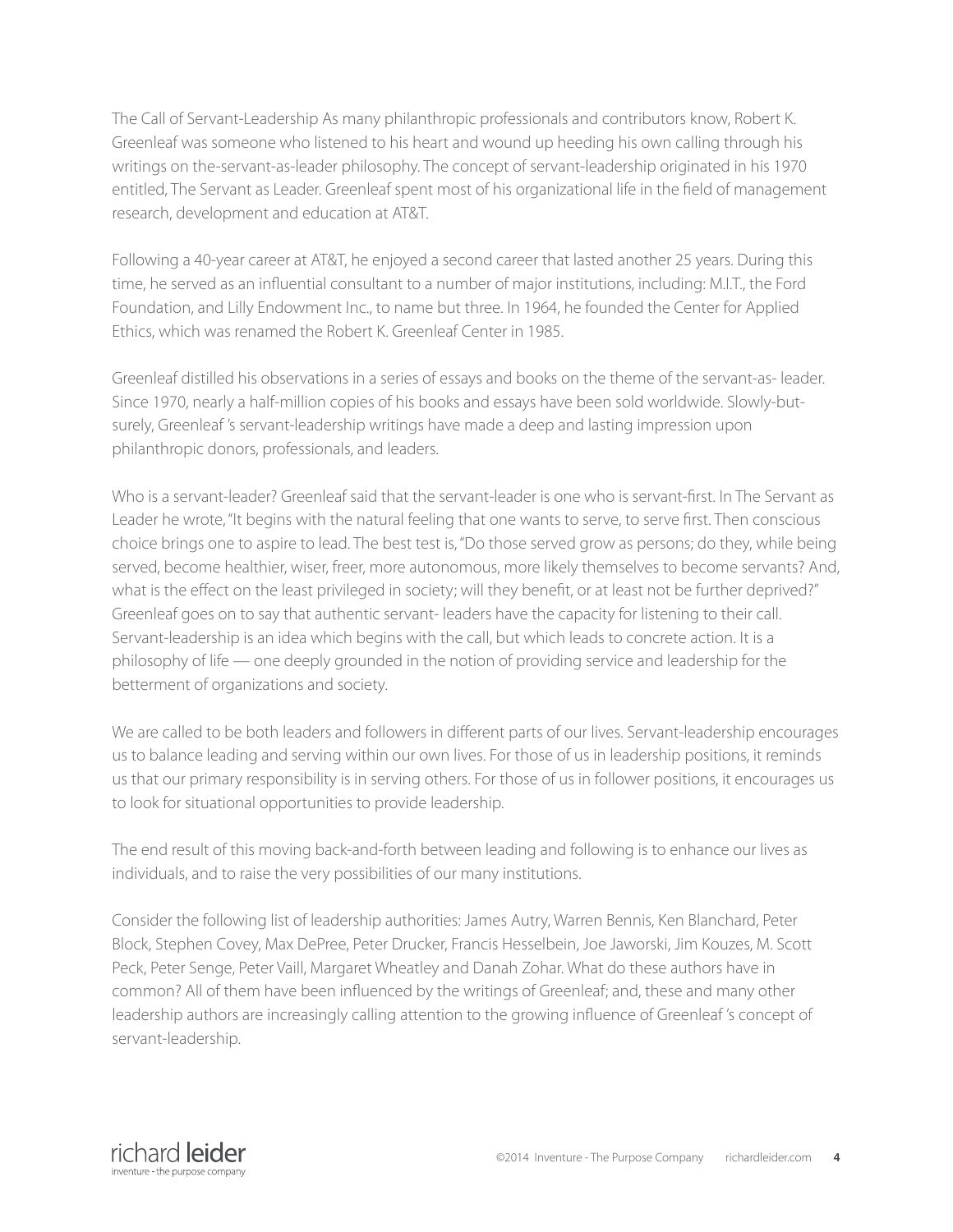## **Larry's Story of Calling**

In the early 1990's, I invited a handful of notables in the fi of fundraising and philanthropy to share with me their thoughts on servant-leadership and philanthropy for possible inclusion within an article that I was writing. Th r shared insights never made it into the published article and have languished unread ever since. Here, for the first time, Richard and I are happy to share with you these observations on servantleadership from a few of the 20th century giants in the field of philanthropy and fundraising. It is clear that servant-leadership has become an important calling for purposeful philanthropists and those who operate our non-profit organizations. The following deep reflections from thought-leaders in philanthropy serve to underscore this belief.

James Gregory Lord, consultant and author, The Raising of Money: 35 Essentials Every Trustee Should Know, shared this insight with me:"The idea of serving before leading is one of the roots of the philanthropic enterprise. The practice of one giving before asking— that is, the practice of a person making his or her own financial commitment before asking another to give— is pure servant-leadership. When that happens, the person goes forward to ask another by example, rather than by advice.

In The Philanthropic Quest I suggested that the central tenet of servant-leadership is that one who leads thinks of him or herself as a servant first — serving those who follow. When we, as servant-leaders, invite someone to join in making a philanthropic investment, we ask ourselves, 'Does it seem that this is a good and growthful thing for this person to do?' This is clearly a different approach from thinking you are taking something away from a person when you invite investment.

I see the servant-leadership concept as central to being able to distinguish the conventional 'arm-twisting' brand of fund raising from what I call 'the philanthropic quest.' At base, the quest asks us to respect the donor. So does servant- leadership. Both are obsessed with the notion that human beings (donors included!) are, at heart, good folks who want to do the right thing. It's merely our job as professionals — as servant- leaders— to give them a way to bring what's inside them outside."

The late-Milton J. Murray (1922-2009), founder of Philanthropic Service for Institutions and a past recipient of NSFRE's Outstanding Fund-Raising Executive of the Year award had this to say: Greenleaf 's thoughts have always intrigued me because they seem to verbalize in a very precise way what I believe are excellent values to be found in the professional who works in the field of philanthropy. For example, we like to be thought of as idealists — professionals who are committed to improving society. Greenleaf said, 'There is a place for the lone idealists, but their servant- leadership will have much greater influence if they become institution builders and take their stand for ethical quality within those institutions where it will have the effect of supporting the performance of large numbers who otherwise might falter. I have cast my lot with institution building.' That inspires me to stay on track professionally with a good cause, and to continue to build it.

As professionals, we have many opportunities to build our ego, although we are charged with the responsibility to make others— leaders particularly — to look good. This fact leads me to react positively to another statement Greenleaf made: 'As good a definition as I know is that maturity is the capacity to withstand the ego-destroying experiences and not lose one's perspective in the ego-building experiences.'

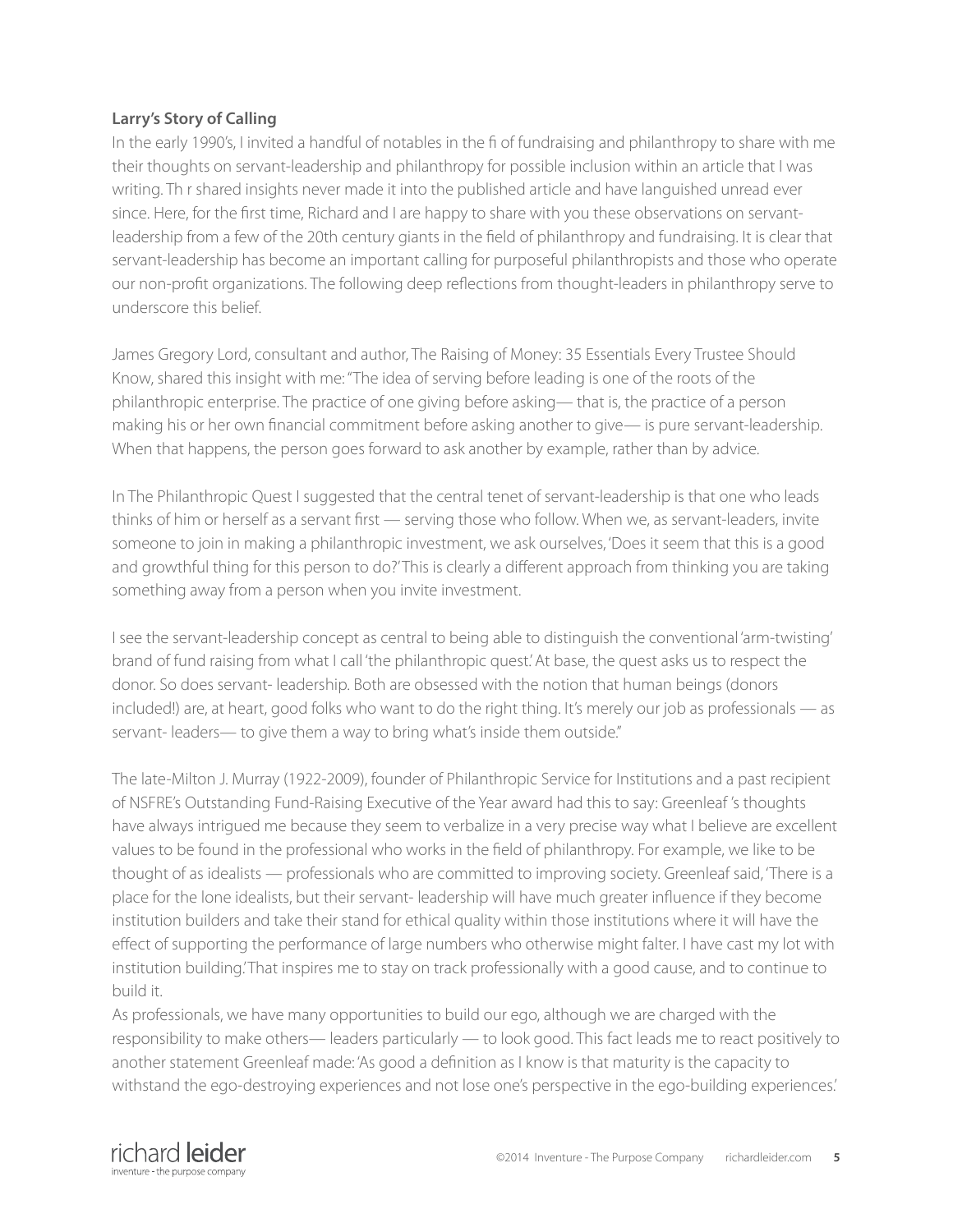Greenleaf 's statement that 'the most effective servants are those who can persuade others to go with them and who have learned to work in teams' really turns me on! I could hope that we— as professionals — would read more of Greenleaf and make his philosophy of servant-leader an important part of our competence. We would all be the better for this, as would society."

The late-Henry A. Rosso (1918-1994), founder of The Fund Raising School, offered this cogent insight: Servant-leadership, to me, has always been an expression of the spirit, a commitment to perform, to give oneself beyond our more selfish needs. Servant-leadership is the volunteer who goes beyond the ken, serving because the work returns a spiritual satisfaction and not a monetary one. The servant-leader gives because of the very joy of giving and not in anticipation of applause, notoriety or any other form of public acclaim.

It has always been my feeling that fund raising is servant to philanthropy, and that those of us who work in Sy Seymour's vineyards do so because we believe it is a privilege to help a person to do what they really want to do; volunteer their spirit, their energy, their talents, and give of their resources because of the infinite joy of doing it quietly, selflessly in service to some public good.

It is thrilling to me to see younger people entertaining the profession of fund raising because they want to make a difference in life through service. It is equally thrilling to witness the dedication of an older person who gives up a better paying position because of an ideal, a reaching out, and an opportunity to become involved in something that will give meaning to their life. I have witnessed this often in the classroom, and it is an exciting experience to witness."

Finally, the late-James P. Shannon (1921-2003) was editor of The Corporate Contributions Handbook and senior advisor to the Council on Foundations. Jim served as executive director of the General Mills Foundation from 1980 to 1988, and he wrote the Afterword for, The Power of Servant-Leadership (Greenleaf/Spears, Berrett- Koehler, 1998). Jim was a friend of mine who shared this big-picture perspective with me: "In his years as vice-president at AT&T, Robert Greenleaf was really a company talent scout for 'comers' among young middle managers. In that role he discovered empirically that his most promising inhouse discoveries were what he came to call 'servant-leaders.' After taking early retirement from AT&T in favor of fulltime consulting and teaching, he learned that government at all levels, the non-profit sector and academia are also searching for servant-leaders.

Even before Dr. Karl Menninger warned grant-makers that 'grant-making can be harmful to your mental health', Greenleaf was saying that the best philanthropists and non- profit executives are persons more concerned about the common good of society than about their own personal agenda. Since Greenleaf 's death in 1990, a growing chorus of American writers (Robert Bellah, Peter Drucker, Amitai Etzioni, John W. Gardner, James A. Joseph, Brian O'Connell, Robert Payton and Paul Yivisaker) have been telling us that the good old American 'habits of heart' and our traditional commitment to community service are losing ground steadily to the more modern habits of hard-driving individualism and personal rewards.

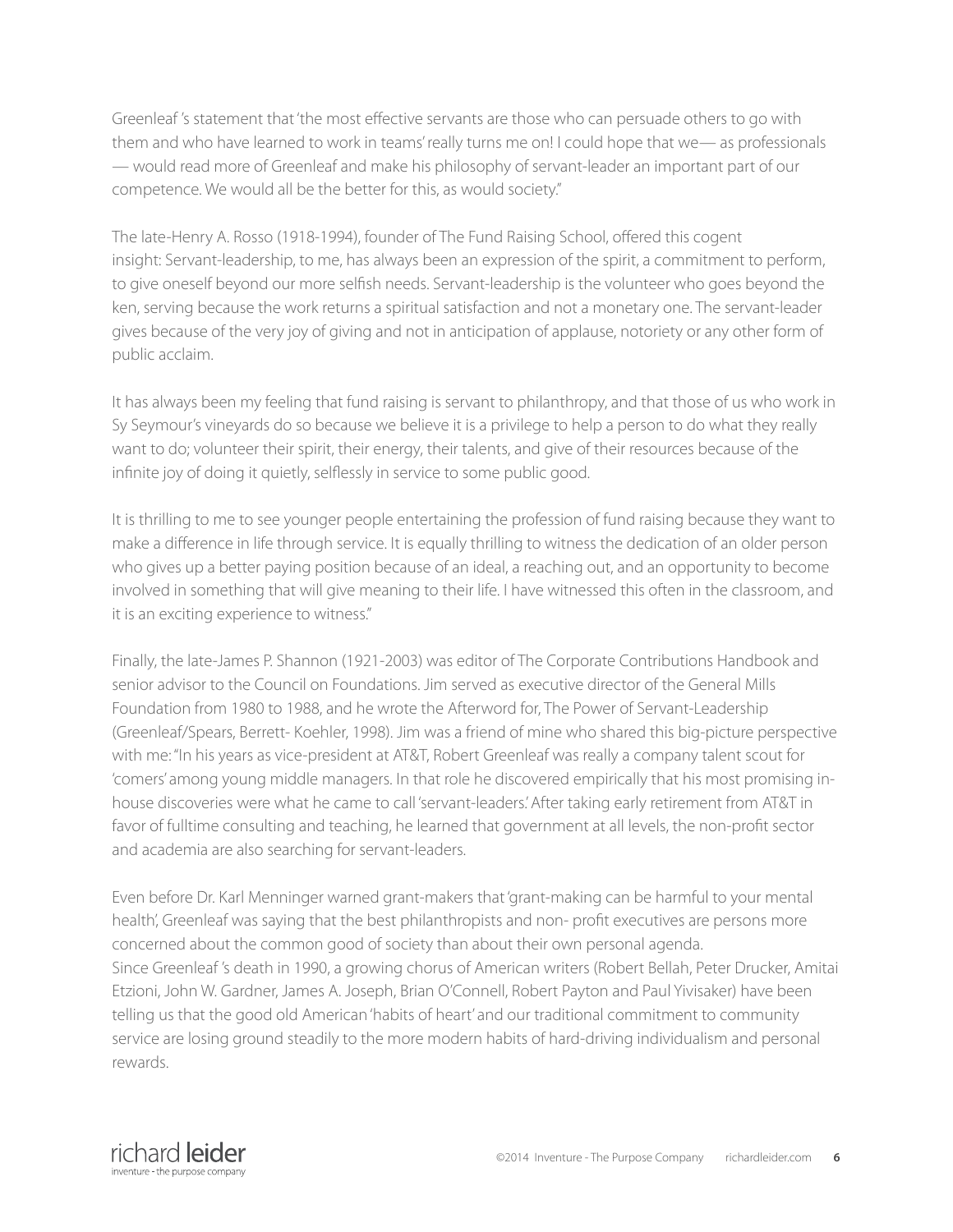Greenleaf 's basic thesis that a pluralistic democratic society depends for its survival on its ability to produce successive generations of servant-leaders, in every discipline and on every level, is steadily gaining acceptability in our culture."

As you can tell, all four of these respected leaders see servant-leadership as being at the heart of purposeful philanthropy. So do we. Perhaps you do, too.

## **The Heart of Purposeful Philanthropy**

The following ten heartfelt characteristics are central to the development of philanthropic donors, professionals, and leaders as servant- leaders:

- 1. Listening: Servant-leaders focus on listening intently and reflectively to others in order to identify and clarify the vision and voice of a group of people. This is a powerful skill in any environment, but especially within philanthropic institutions.
- 2. Empathy: Servant-leaders strive to understand and empathize with others. They accept and recognize others for their unique gifts and spirits. We assume the good intentions of others.
- 3. Healing: Learning how to help heal difficult situations is a powerful force for the common good. We recognize that we have an opportunity to help make whole those people and institutions with whom we come in contact.
- 4. Persuasion: Reliance upon persuasion rather than using our positional power in making decisions is essential to us as servant-leaders. We are effective at building consensus within groups.
- 5. Awareness: Self-awareness strengthens our servant-leader relationships. Awareness aids us in understanding issues involving ethics and values, and it enables us to approach situations from a more integrated, holistic position.
- 6. Foresight: The ability to foresee the likely outcome of a given situation is a characteristic that enables us to understand the lessons from the past, the realities of the present and likely consequences of a decision for the future. It is deeply rooted within our intuitive mind. Moreover, it is key to creating longterm, meaningful change.
- 7. Conceptualization: Servant-leaders seek to nurture their abilities to dream great dreams. This means that we must be able to think beyond day- to-day management realities.
- 8. Commitment to the growth of people. Servant-leaders believe that people have an intrinsic value beyond their tangible contributions as workers. As such, we are deeply committed to the personal, professional and spiritual growth of everyone.
- 9. Stewardship: Greenleaf 's view of servant- leaders was one in which philanthropic donors, professionals, and leaders all play significant roles in holding their institutions in trust for the greater good of society. In effect, we all have a responsibility for being good stewards within organizations.
- 10. Building community: Servant- leaders seek to build a sense of community among those within our organizations. Greenleaf said in The Ser vant as Leader, "All that is needed to rebuild community as a viable life form for large numbers of people is for enough servant- leaders to show the way, not by mass movements, but by each servant-leader demonstrating his or her own unlimited liability for a quite specific community-related group."

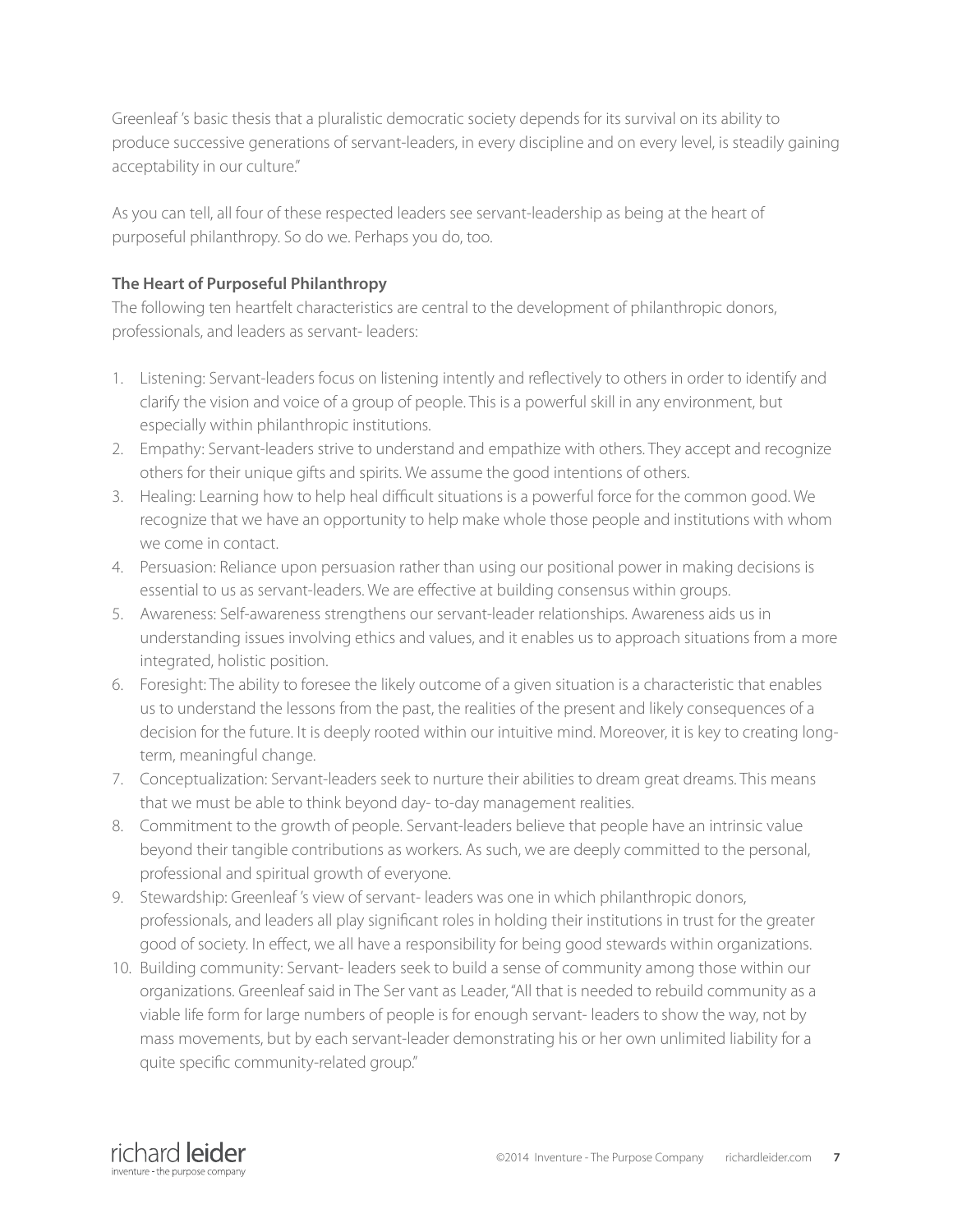These ten characteristics of wholehearted servant- leaders are by no means exhaustive. However, they serve to communicate the power and promise that this concept offers to those who are open to its invitation and challenge.

## **Purposeful Philanthropy through Servant-Leadership**

The promise of purposeful philanthropy through servant-leadership takes place in a world that is increasingly glutted with information and yet starved for meaning. Those who provide leadership within our many philanthropic organizations have a unique responsibility to search for and articulate meaning for the groups they lead. Servant-leadership teaches the value of building relationships, using persuasion in decision-making, understanding the use of foresight, and other elements that are essential to creating meaning.

Wholehearted servant-leadership forms a powerful set of behaviors that can be practiced by philanthropic donors, professionals, and leaders in every organization. Servant-leadership is not a tool. However, individuals and organizations have found it to be most helpful in times of transformation. The trust that results from servant-leadership has helped philanthropic organizations and individuals to weather many challenges.

## **Trustees as Servants**

Another area for servant-leadership is its role as the heart of board trusteeship. Greenleaf wrote extensively on servant-leadership as it applies to the roles of Boards of Directors and Trustees. In his essay, Trustees as Servants, Greenleaf urged trustees to ask themselves two central questions: "Whom do you serve?" and, "For what purpose?" Servant-leadership suggests that boards of trustees who choose to act as servantleaders can help to create institutions of great trust.

The opportunities for trustees to practice one of the whole-hearted servant-leadership traits— that of healing—are virtually without limit. Greenleaf 's challenge to serve in a healing role is meant in a way that begins with a commitment to heal one's self, as well as healing relationships and other divisions. The best efforts to serve cannot succeed unless those efforts are reflected internally as well as externally. Servantleadership challenges each of us to look into our own heart and to make purposeful choices that will lead to a deepening commitment to others.

## **The Heart of Giving**

What is calling you today? What "inner urge" do you feel to give your gifts away? Heeding our calling is a deliberate choice to use our gifts to serve others and make a purposeful difference in the world. Our calling is expressed through service to others. We come alive when our efforts make a difference in other people's lives.

Having a purposeful approach to philanthropy is more important than ever before. The following three tips will help you to be more intentional when it comes to heeding your call —